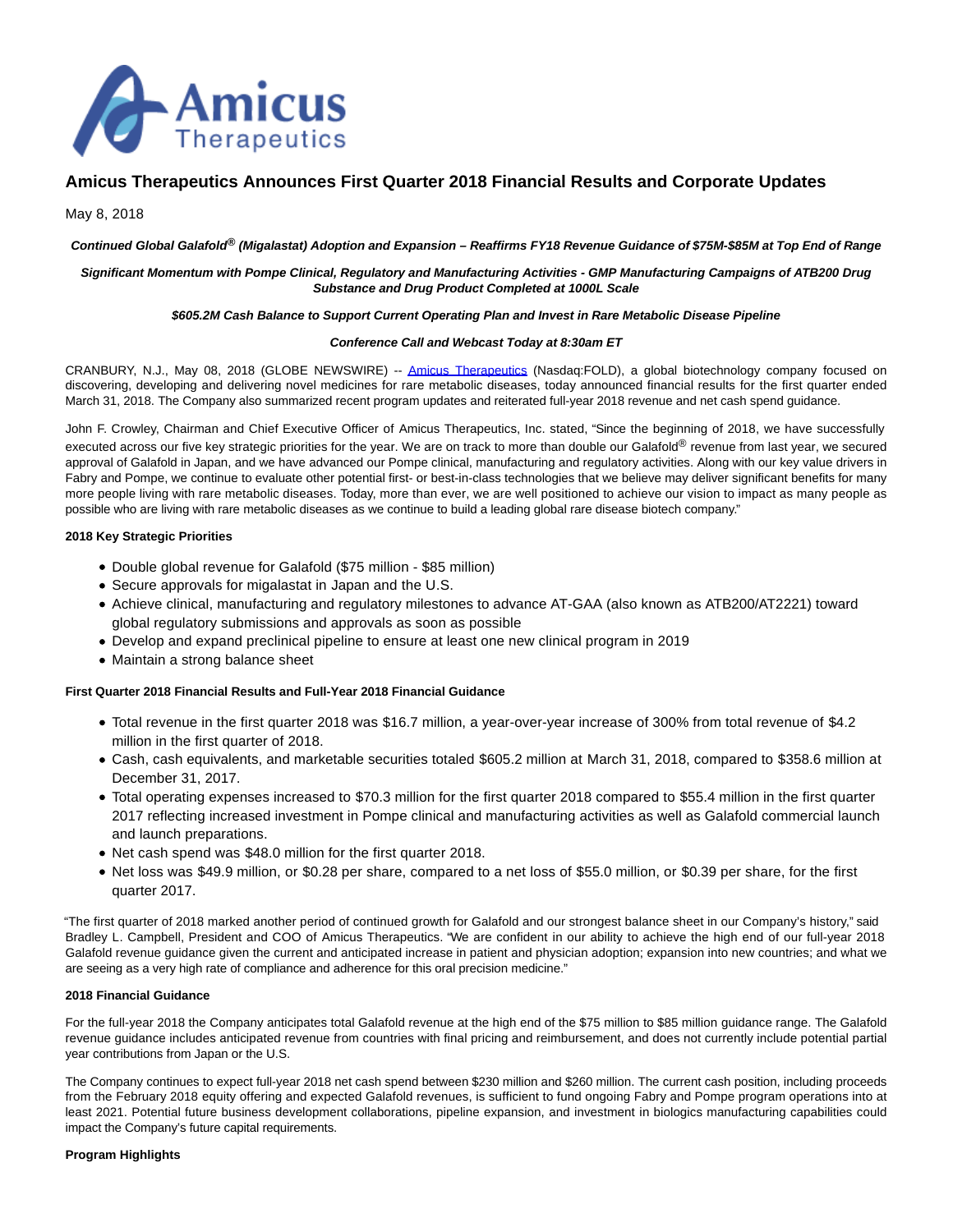### **Migalastat for Fabry Disease**

Amicus is committed to advancing the highest quality therapies for all people living with Fabry disease. [Migalastat](https://www.globenewswire.com/Tracker?data=Aa1ahuvMc0wE1Cy2XwqfG0coQBAIGO6Sl5pJe06KnFEOYZy3gzFHYsBvqvVBBvtnoAy6o7Ciiuf3lP-ZbnEapJ81ZZK7W7XFzbiCBLR7Oo8=) is an oral precision medicine intended to treat Fabry disease in patients 16 years or older who have amenable genetic mutations. Regulatory authorities in the European Union, Japan, Switzerland, Israel, Canada, Australia, and South Korea have granted full approval for migalastat under the trade name Galafold. In the U.S., the FDA accepted the Company's new drug application (NDA) for migalastat under priority review with a six-month PDUFA goal date of August 13, 2018.

For people with non-amenable mutations who are not eligible for migalastat as an oral precision medicine, the strategy is to advance next-generation therapies such as a novel Fabry ERT (ATB101) co-formulated with migalastat or other innovative technologies that continue to be evaluated.

Global Fabry Updates:

- Pricing and reimbursement secured in 18 countries with first commercial patients treated in multiple new countries in 2018
- Approvals secured in EU, Australia, Canada, Japan, Israel, South Korea and Switzerland
- Launch team hired and trained in Japan to execute upcoming launch
- U.S. leadership, including Mike Keavany, to serve as Senior Vice President of the U.S. Business, and majority of field team now in place to support planned U.S. launch

Anticipated Milestones:

- Japanese launch (2Q18)
- U.S. FDA regulatory decision (3Q18)

#### **Advanced and Targeted GAA (AT-GAA, also known as ATB200/AT2221) for Pompe Disease**

[AT-GAA i](https://www.globenewswire.com/Tracker?data=8RjDjmi4pWfzUHEiV9USfAoXcndSrTRlojjeSrudLesUj0DTpl65obqLXc3_f_hd56-Mg00WJQ7bFNBYpE7TiUEtwRfB17Lqq6n8PP_9hpJF7cEwWVGFjY3wv4nfJgBd)s a novel treatment paradigm that consists of ATB200, a unique recombinant human acid alpha-glucosidase (rhGAA) enzyme with optimized carbohydrate structures, particularly mannose-6 phosphate (M6P), to enhance uptake, co-administered with AT2221, a pharmacological chaperone. During WORLDSymposium™ in February 2018, Amicus presented updated [positive data](https://www.globenewswire.com/Tracker?data=4DMQx-18Y0NikwG9V_1O7wWkKRZ7TyAkVtN0ggRe-cpxiulv847bGy0zYcnyf9f0del4nwjF7rbhf1QZiQu7ibaWKVPUAO1k53eFlPG3_yxPl5H4HHiYlaVnJ0ZZx688LtNBmT4BEJRfpBXEioTTlR7BPXnXNqWPNZEYgypgkW4TxhtWzFH_y_nEAdEtncPRkaycughtVs7ee-xA0xAiOA==) from an ongoing global Phase 1/2 clinical study [\(ATB200-02\)](https://www.globenewswire.com/Tracker?data=4uHfF4tjuYU7X9EZ0CFlGXnjlf7DZ_w5hZ0WqCGLzmn5vl340qct2ikF-zh0KbNC35sOjDk5Z3w52yb6URdW-GdTD-Mi9ehSTIis28djIFd4uvkWAFXIGkrFJmpspXmOWiDT1Y5Vrt4ceYjkb1-2Yu3P-rwu0Qnenf_Oyulwn1scXwfpZtw3h5JnN8-4ZNREhd2w_9dTJdMW__rd-0HBeOhMLB7Hr6racUCaJTEKBqwrozybCNYAp4rG7e0qj3elhO49bO7AmOipP2LHn_4yd1o64c-R_9yU7dSOEdgqpuYrx3-8AZnMuiGrctegiiY2) to evaluate safety, tolerability, pharmacokinetics (PK), pharmacodynamics (PD), and functional outcomes of AT-GAA across ambulatory ERT-switch patients (Cohort 1), non-ambulatory ERT-switch patients (Cohort 2), and ERT-naïve patients (Cohort 3).

The Company is engaged in ongoing collaborative discussions with U.S. and EU regulators regarding a registration-directed study for full approval, manufacturing activities, and the best and fastest pathway forward for this novel treatment regimen. Amicus is pursuing formal scientific advice from the European Medicines Agency (EMA). A scientific advice meeting with the EMA is scheduled in 2Q18. The Company expects to provide an update on the results from that meeting by the end of 2Q. In the U.S., ongoing interactions on this program include a Type C meeting to occur in early 3Q18. Amicus expects to provide an FDA update in 3Q after receipt of written minutes from this meeting. The Company continues to believe that the evolving regulatory path will include a series of further iterative discussions with regulators as the program advances and as additional data are collected, including data from ongoing studies, data from new patients being enrolled and the results of a formal natural history study of Pompe patients receiving current ERT standard of care.

Amicus also continues to make progress with clinical and manufacturing activities to support the needs of the Pompe community.

Pompe Clinical Activities

- All 19 patients for whom extension study data have been previously reported continue treatment with AT-GAA in the ongoing Phase 1/2 ATB200-02 clinical study
- Currently enrolling Cohort 4 (up to 10 additional ambulatory ERT-switch patients) in ATB200-02 study
- Supportive studies underway including a retrospective study (POM-002) on the natural history of Pompe disease in up to 100 ERT-treated Pompe patients to help provide context for the ATB200-02 clinical study results; and a prospective observational study (POM-003) to assess safety and functional outcomes in patients currently treated with standard of care ERT, and to serve as a potential run-in for a registration study

Pompe Manufacturing Activities:

- As previously announced, FDA agreed on comparability between 250L scale and 1000L engineering batches, as well as the testing strategy for demonstrating comparability between 250L scale and 1000L GMP batches
- GMP production runs of ATB200 drug substance and drug product completed at 1,000L commercial scale

Anticipated Upcoming Pompe Program Milestones:

- Full enrollment of additional patients in ATB200-02 clinical study
- Final demonstration of comparability between 1,000L GMP material and 250L material
- Pompe regulatory updates (2Q18 and 3Q18)
- Release of 1,000L GMP material for initiation of registration-directed study (2H18)
- 18-month data from ATB200-02 clinical study (4Q18)

#### **Conference Call and Webcast**

Amicus Therapeutics will host a conference call and audio webcast today, May 8, 2018, at 8:30 a.m. ET to discuss first quarter 2018 financial results and corporate updates. Interested participants and investors may access the conference call by dialing 877-303-5859 (U.S./Canada) or 678-224-7784 (international), conference ID: 6678368.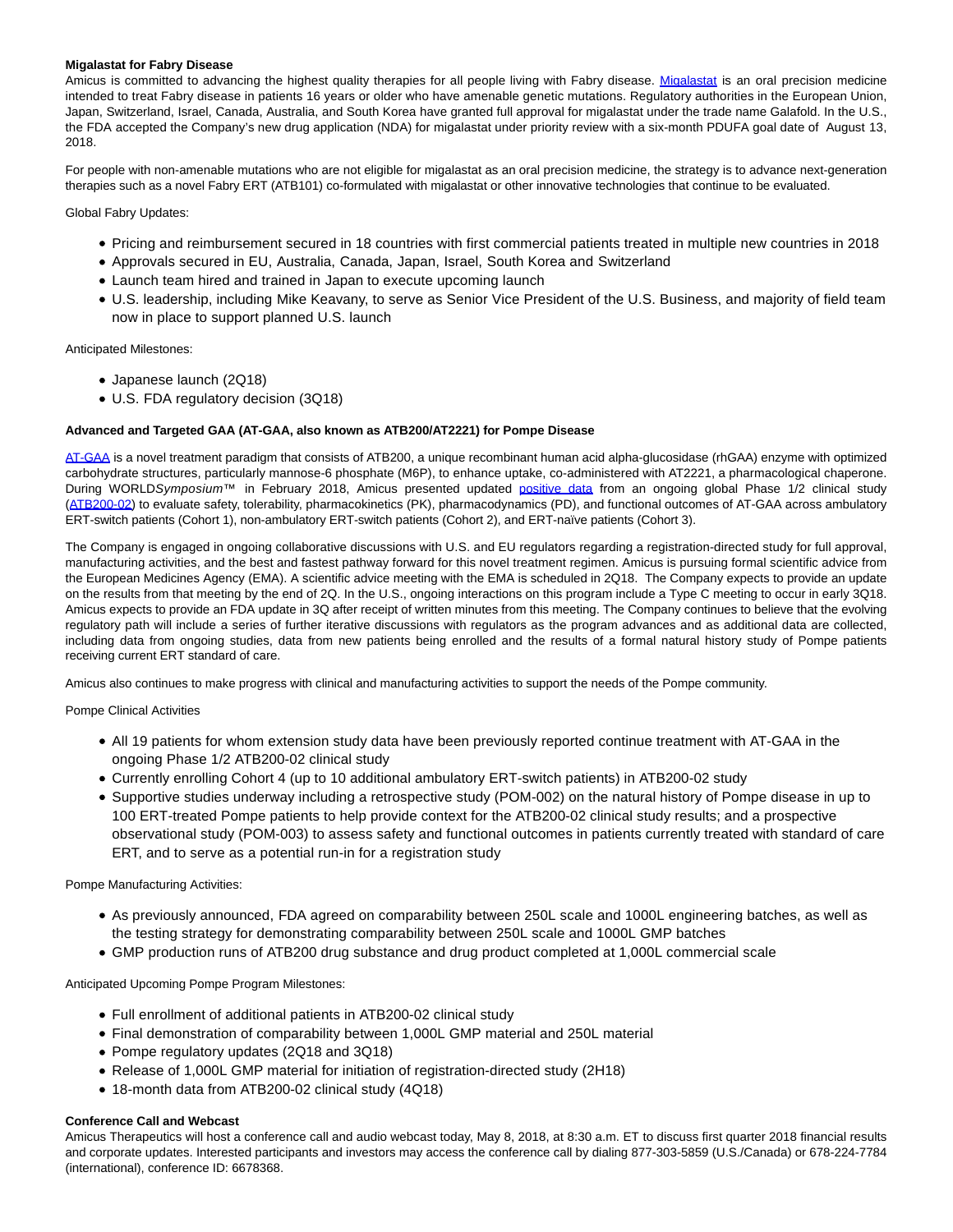An audio webcast can also be accessed via the Investors section of the Amicus Therapeutics corporate website at [http://ir.amicusrx.com/,](https://www.globenewswire.com/Tracker?data=9mXd32B7bzDhE93wDjB01Onc3MASOvQYhlcBgaJ-sWcmiEmDsV_fanVk2h4isGhNnlDSMpnwLSDyFvtx862cQSyodNOR8Q9Tm2x2l27P7o4=) and will be archived for 30 days. Web participants are encouraged to go to the website 15 minutes prior to the start of the call to register, download, and install any necessary software. A telephonic replay of the call will be available for seven days beginning at 11:30 a.m. ET on May 8, 2018. Access numbers for this replay are 855-859-2056 (U.S./Canada) and 404-537-3406 (international); conference ID: 6678368.

### **Non-GAAP Financial Measures**

In addition to the United States generally accepted accounting principles (GAAP) results, this earnings release contains non-GAAP financial measures that we believe, when considered together with the GAAP information, provides useful information to investors that promotes a more complete understanding of our operating results and financial position for the current period. Management uses these non-GAAP financial measures internally for planning, forecasting, evaluating and allocating resources to the Company's programs.

## **EU Important Safety Information**

Treatment with GALAFOLD should be initiated and supervised by specialists experienced in the diagnosis and treatment of Fabry disease. GALAFOLD is not recommended for use in patients with a nonamenable mutation.

- GALAFOLD is not intended for concomitant use with enzyme replacement therapy.
- GALAFOLD is not recommended for use in patients with Fabry disease who have severe renal impairment (<30 mL/min/1.73 m<sup>2</sup>). The safety and efficacy of GALAFOLD in children 0–15 years of age have not yet been established.
- No dosage adjustments are required in patients with hepatic impairment or in the elderly population.
- There is very limited experience with the use of this medicine in pregnant women. If you are pregnant, think you may be pregnant, or are planning to have a baby, do not take this medicine until you have checked with your doctor, pharmacist, or nurse.
- While taking GALAFOLD, effective birth control should be used. It is not known whether GALAFOLD is excreted in human milk.
- Contraindications to GALAFOLD include hypersensitivity to the active substance or to any of the excipients listed in the PRESCRIBING INFORMATION.
- It is advised to periodically monitor renal function, echocardiographic parameters and biochemical markers (every 6 months) in patients initiated on GALAFOLD or switched to GALAFOLD.
- OVERDOSE: General medical care is recommended in the case of GALAFOLD overdose.
- The most common adverse reaction reported was headache, which was experienced by approximately 10% of patients who received GALAFOLD. For a complete list of adverse reactions, please review the SUMMARY OF PRODUCT CHARACTERISTICS.
- Call your doctor for medical advice about side effects.

For further important safety information for Galafold, including posology and method of administration, special warnings, drug interactions and adverse drug reactions, please see the European SmPC for Galafold available from the EMA website a[t www.ema.europa.eu.](https://www.globenewswire.com/Tracker?data=_aNW8i4EYCfzbDdGESqiPsDNt1mbgrrPWHLIo0oQHotY7lD5x9HnTXhxQ3ttIQFhEocdKYzoXEcjtqqU9mlAmQ==)

## **About Amicus Therapeutics**

[Amicus Therapeutics \(](https://www.globenewswire.com/Tracker?data=hicPcqPQy8nxQ_WKVbaEecVijiUcvHJLj4JpR12seXyYlrROfQ1ygsvHtM_eGh6ruIZi7zEZEG0RWasr3QGygPLO-S_4FX35LGVPNYU51LQ=)Nasdaq:FOLD) is a global, patient-dedicated biotechnology company focused on discovering, developing and delivering novel high-quality medicines for people living with rare metabolic diseases. The cornerstone of the Amicus portfolio is migalastat, an oral precision medicine for people living with Fabry disease who have amenable genetic mutations. Migalastat is currently approved under the trade name Galafold™ in the European Union, with additional approvals granted and pending in several geographies. The lead biologics program in the Amicus pipeline is AT-GAA, a novel, late-stage, potential best-in-class treatment paradigm for Pompe disease. The Company is committed to advancing and expanding a robust pipeline of cutting-edge, first- or best-in-class medicines for rare metabolic diseases.

#### **Forward-Looking Statements**

This press release contains "forward-looking statements" within the meaning of the Private Securities Litigation Reform Act of 1995 relating to preclinical and clinical development of our product candidates, the timing and reporting of results from preclinical studies and clinical trials, the prospects and timing of the potential regulatory approval of our product candidates, commercialization plans, manufacturing and supply plans, financing plans, and the projected revenues and cash position for the Company. The inclusion of forward-looking statements should not be regarded as a representation by us that any of our plans will be achieved. Any or all of the forward-looking statements in this press release may turn out to be wrong and can be affected by inaccurate assumptions we might make or by known or unknown risks and uncertainties. For example, with respect to statements regarding the goals, progress, timing, and outcomes of discussions with regulatory authorities, and in particular the potential goals, progress, timing, and results of preclinical studies and clinical trials, actual results may differ materially from those set forth in this release due to the risks and uncertainties inherent in our business, including, without limitation: the potential that results of clinical or preclinical studies indicate that the product candidates are unsafe or ineffective; the potential that it may be difficult to enroll patients in our clinical trials; the potential that regulatory authorities, including the FDA, EMA, and PMDA, may not grant or may delay approval for our product candidates; the potential that we may not be successful in commercializing Galafold in Europe and other geographies or our other product candidates if and when approved; the potential that preclinical and clinical studies could be delayed because we identify serious side effects or other safety issues; the potential that we may not be able to manufacture or supply sufficient clinical or commercial products; and the potential that we will need additional funding to complete all of our studies and manufacturing. Further, the results of earlier preclinical studies and/or clinical trials may not be predictive of future results. With respect to statements regarding projections of the Company's revenue and cash position, actual results may differ based on market factors and the Company's ability to execute its operational and budget plans. In addition, all forward-looking statements are subject to other risks detailed in our Annual Report on Form 10-K for the year ended December 31, 2017 to be filed on March 1, 2018. You are cautioned not to place undue reliance on these forwardlooking statements, which speak only as of the date hereof. All forward-looking statements are qualified in their entirety by this cautionary statement, and we undertake no obligation to revise or update this news release to reflect events or circumstances after the date hereof.

#### CONTACTS: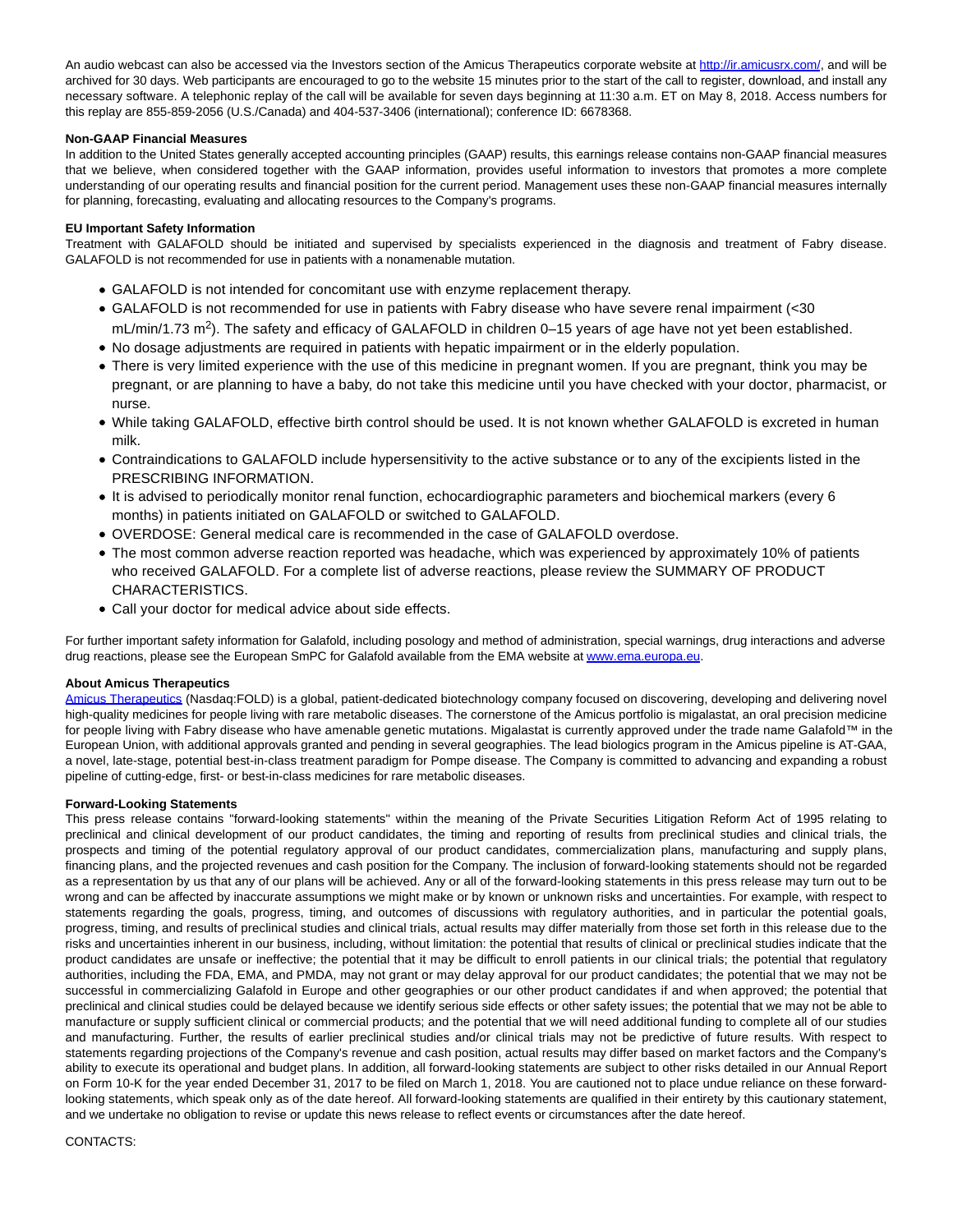#### **Investors/Media:**

Amicus Therapeutics Sara Pellegrino, IRC Vice President, Investor Relations & Corporate Communications [spellegrino@amicusrx.com](https://www.globenewswire.com/Tracker?data=nDU2JY0vUalcD9MfkLAti15gKWHhBMeB1xVTEoPuWcx4H8YTPFBBjgYXROwEFFWKG6OtrsJPTaJ3VXqLjQRI85-p-6-_2CWykNrDiEclhgU=) (609) 662-5044

#### **Media:**

Pure Communications Jennifer Paganelli [jpaganelli@purecommunications.com](https://www.globenewswire.com/Tracker?data=ajkvL6qPoVWLzCmbIDqcACn8hJxXwne_qOT339Ep81V9-6Gyq3NKvIbRZHL8xztFXZruCELK-kfvClG0AVX-qzWSiu4JEg0iyLCf3IvwOI_xF0xqqMGLaHhnYCBfPShdXMwRw-euivrj-N0_ahZ8Kw==) (347) 658-8290

### FOLD–G

## **TABLE 1 Amicus Therapeutics, Inc. Consolidated Statements of Operations**

## **(in thousands, except share and per share amounts)**

|                                                                                   | Three Months Ended March 31, |                 |
|-----------------------------------------------------------------------------------|------------------------------|-----------------|
|                                                                                   | 2018                         | 2017            |
| Revenue:                                                                          |                              |                 |
| Net product sales                                                                 | \$<br>16,696                 | 4,169<br>\$.    |
| Cost of goods sold                                                                | 2,615                        | 775             |
| Gross Profit                                                                      | 14,081                       | 3,394           |
| <b>Operating Expenses:</b>                                                        |                              |                 |
| Research and development                                                          | 40,798                       | 30,876          |
| Selling, general and administrative                                               | 27,396                       | 19,132          |
| Changes in fair value of contingent consideration payable                         | 1,100                        | 4,578           |
| Depreciation                                                                      | 969                          | 823             |
| Total operating expenses                                                          | 70,263                       | 55,409          |
| Loss from operations                                                              | (56, 182)                    | (52, 015)       |
| Other income (expense):                                                           |                              |                 |
| Interest income                                                                   | 1,737                        | 759             |
| Interest expense                                                                  | (4, 488)                     | (4,290)         |
| Change in fair value of derivatives                                               | 4,861                        |                 |
| Other income                                                                      | 2,764                        | 610             |
| Loss before income tax                                                            | (51, 308)                    | (54, 936)       |
| Income tax benefit (expense)                                                      | 1,392                        | (56)            |
| Net loss attributable to common stockholders                                      | \$<br>(49, 916)              | \$<br>(54, 992) |
| Net loss attributable to common stockholders per common share — basic and diluted | \$<br>(0.28)                 | \$<br>(0.39)    |
| Weighted-average common shares outstanding — basic and diluted                    | 175,977,700                  | 142,770,629     |

### **TABLE 2**

**Amicus Therapeutics, Inc. Consolidated Balance Sheets (in thousands, except share and per share amounts)**

|                                                                                                                                         | March 31.<br>2018 | <b>December</b><br>31.<br>2017 |
|-----------------------------------------------------------------------------------------------------------------------------------------|-------------------|--------------------------------|
|                                                                                                                                         |                   |                                |
| <b>Assets</b>                                                                                                                           |                   |                                |
| Current assets:                                                                                                                         |                   |                                |
| Cash and cash equivalents                                                                                                               | \$114,322         | \$49,060                       |
| Investments in marketable securities                                                                                                    | 448.198           | 309.502                        |
| Accounts receivable                                                                                                                     | 10.836            | 9,464                          |
| Inventories                                                                                                                             | 8.070             | 4,623                          |
| Prepaid expenses and other current assets                                                                                               | 10.607            | 19.316                         |
| Total current assets                                                                                                                    | 592,033           | 391,965                        |
| Investments in marketable securities                                                                                                    | 42,673            | $\overline{\phantom{a}}$       |
| Property and equipment, less accumulated depreciation of \$13,461 and \$12,515 at March 31, 2018 and December 31,<br>2017, respectively | 8,910             | 9,062                          |